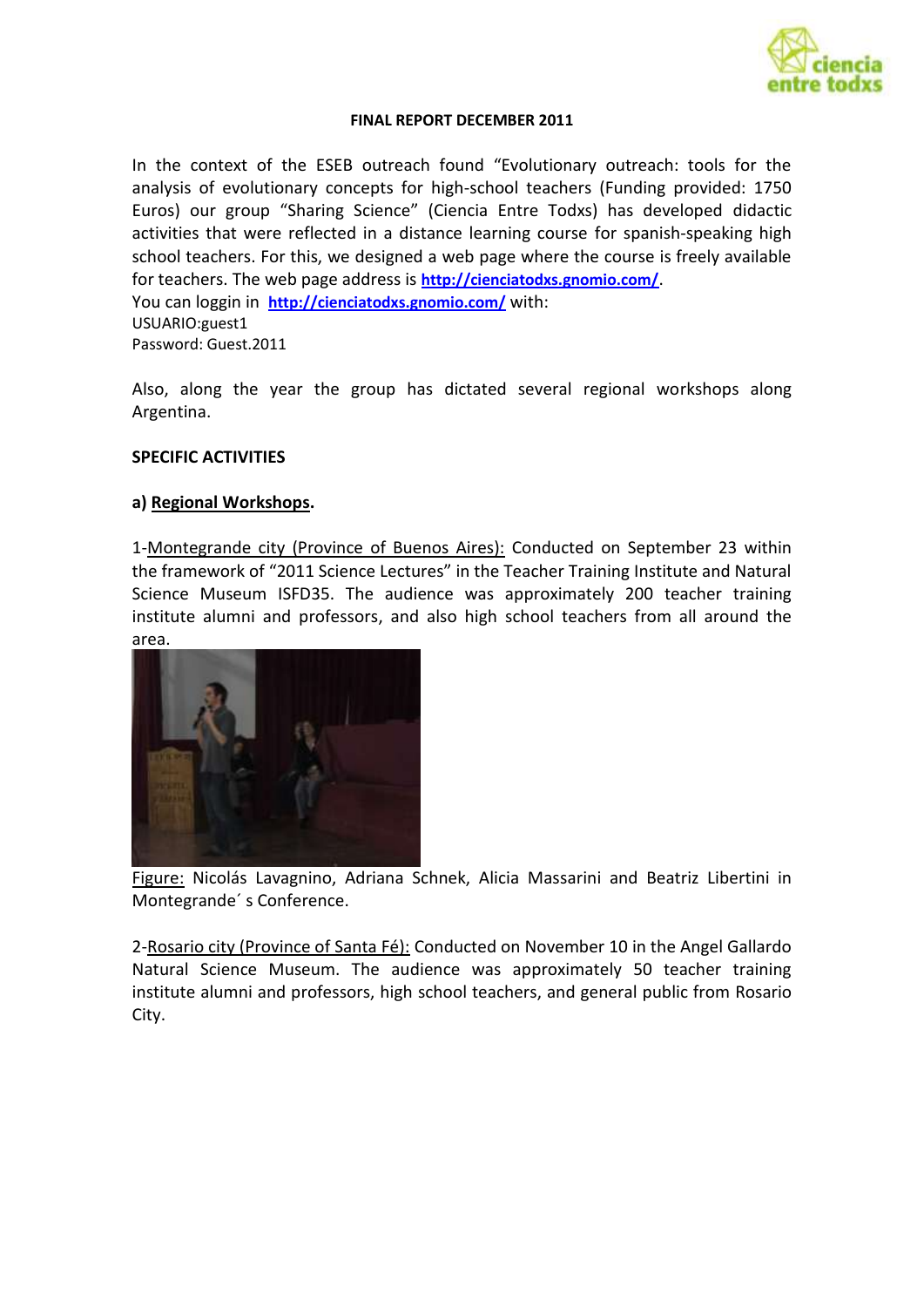



Figure: Alicia, Beatriz and Paula Lipko in Rosario´s Conference

3-Casilda city (Province of Buenos Aires): Conducted on November 11 in the Faculty of Veterinary from the Univresidad Nacional de Rosario (Rosario National University). In this opportunity the assistance of approximately 30 was faculty staff and students.



Figure: Beatriz and Alicia in Casilda´s conference.

In these three workshops an environment of reflection and sharing of experiences and concepts about human evolution, its process and nature was generated. The learning materials used were iconographic images (both from popular and academic sources) and different fragments of related literature.

4-Ramallo city (Province de Buenos Aires): Conducted on November 14 in "Guillermo Leloir" (Nº2) public High School. Firstly, two lectures for approximately 200 high school students dealing with evolution, its definition and what is considered to be evolution and what not were given. Secondly, a workshop about evolution teaching for 20 High School teachers from Ramallo and nearby cities was given.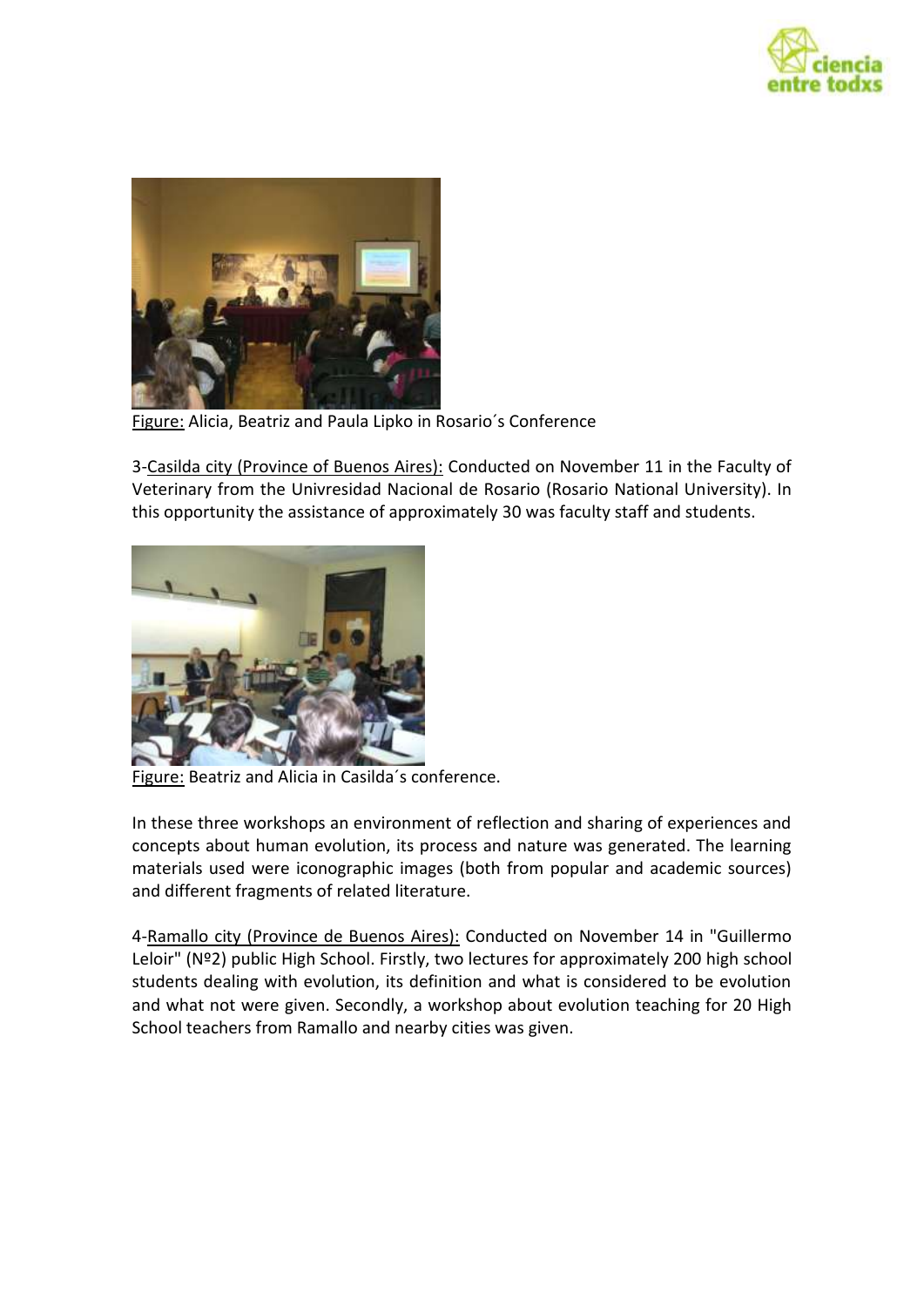



Figure: Adriana Schnek in Ramallo with teachers.



Figure: Adriana in Rammallo with school students

5-Buenos Aires city: On November 25 a workshop at FLACSO (Facultad Lationoamericana de Ciencias Sociales) on didactic strategies for science and evolution teachers. The concurrence was about 100 teachers from all over the country.

Workshops scholars have gone successfully. This encourages us to request more funds in order to allow more travel to distant locations next year.

#### **b) Distance Learning Course**

The project approved by the ESEB included the building up of a web site (**<http://cienciatodxs.gnomio.com/>**) that enables teachers to take evolutionary courses on-line. Due to insufficient financial support, we have planned the web site as described as follows but we were able to develop only the section corresponding to "on-line courses for Teachers" (*Distance learning courses* according to the original project). Additional funds will be required to complete the implementation of the whole web site.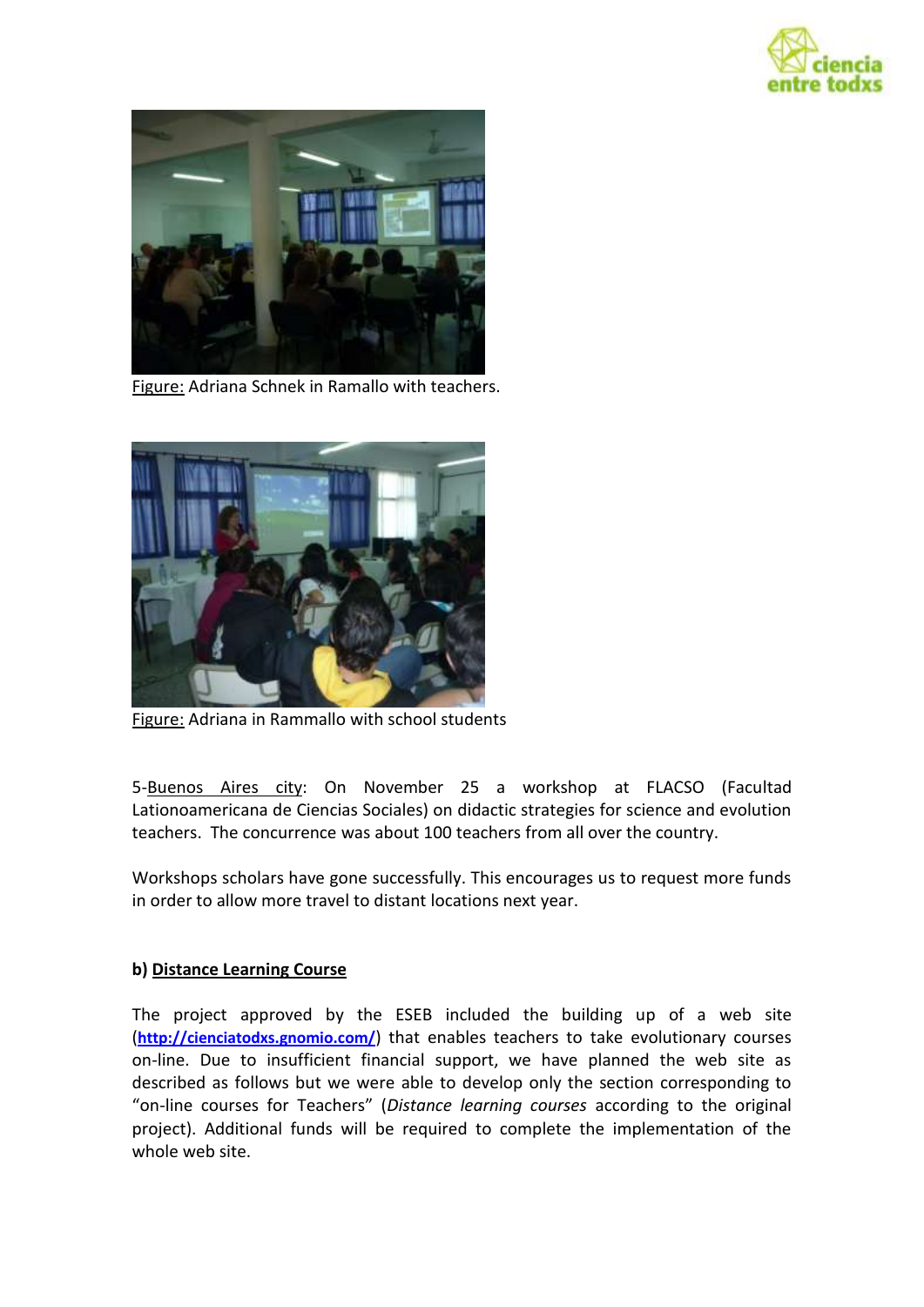

#### **Description and site map**

- 1. HOME (text with general aims of our group, image gallery)
- 2. Who are we? (list of members of "Ciencia Entre Todxs", brief CV and photo of each)
- 3. Teaching (text with general aims of all our courses)
	- Classroom Courses for Teachers (information of dates and place of courses, supporting materials)
	- **On-line Courses for Teachers (\*) See index of the first course (\*\*)**
	- Workshops for Teachers

 Classroom Activities (activities for working out different evolutionary concepts)

- 4. Billboard activities (of our group and others of interest)
- 5. Research (description and results of our main lines of research in educational field)
- 6. Financial support (institutional grants and projects associated)
- 7. Links of interest (field of education, evolution, science, society and technology)
- 8. Contact

#### **(\*) Brief description of the section: "On-line Courses for Teachers":**

This section was implemented independently of the whole web site as a virtual campus by Moodle applications. It functions as follows:

- 1) Registration: any person who wants to take the course: "Evolution. History of life" must complete and send the application form to become registered. A user name and a password will be returned by e-mail for future utilizations of the site.
- 2) Course: the course "Evolution. History of life" has been written and organized in 10 chapters. After the person log in our site, access to each chapter independently is available. The course is approved only when chapters has been read and worked out in sequential order.
- 3) Required Activities: each chapter contains a variable number of questions/activities that must be worked out by the teacher. All answers must be written on the corresponding form and send it by e-mail.
- 4) Expected responses: access to the file containing the expected responses for all the questions/activities of each chapter become available after sending the corresponding filling form (see 3)
- 5) Evaluation: the evaluation of all the answers (10 answer forms) sent by the same teacher will determined the approbation of the course. A certificate will be send by e-mail to the teacher.

Financial disclosure.

| Items/Services             |     |
|----------------------------|-----|
| Travel to Montegrande city | €50 |
| (Province of Buenos Aires) |     |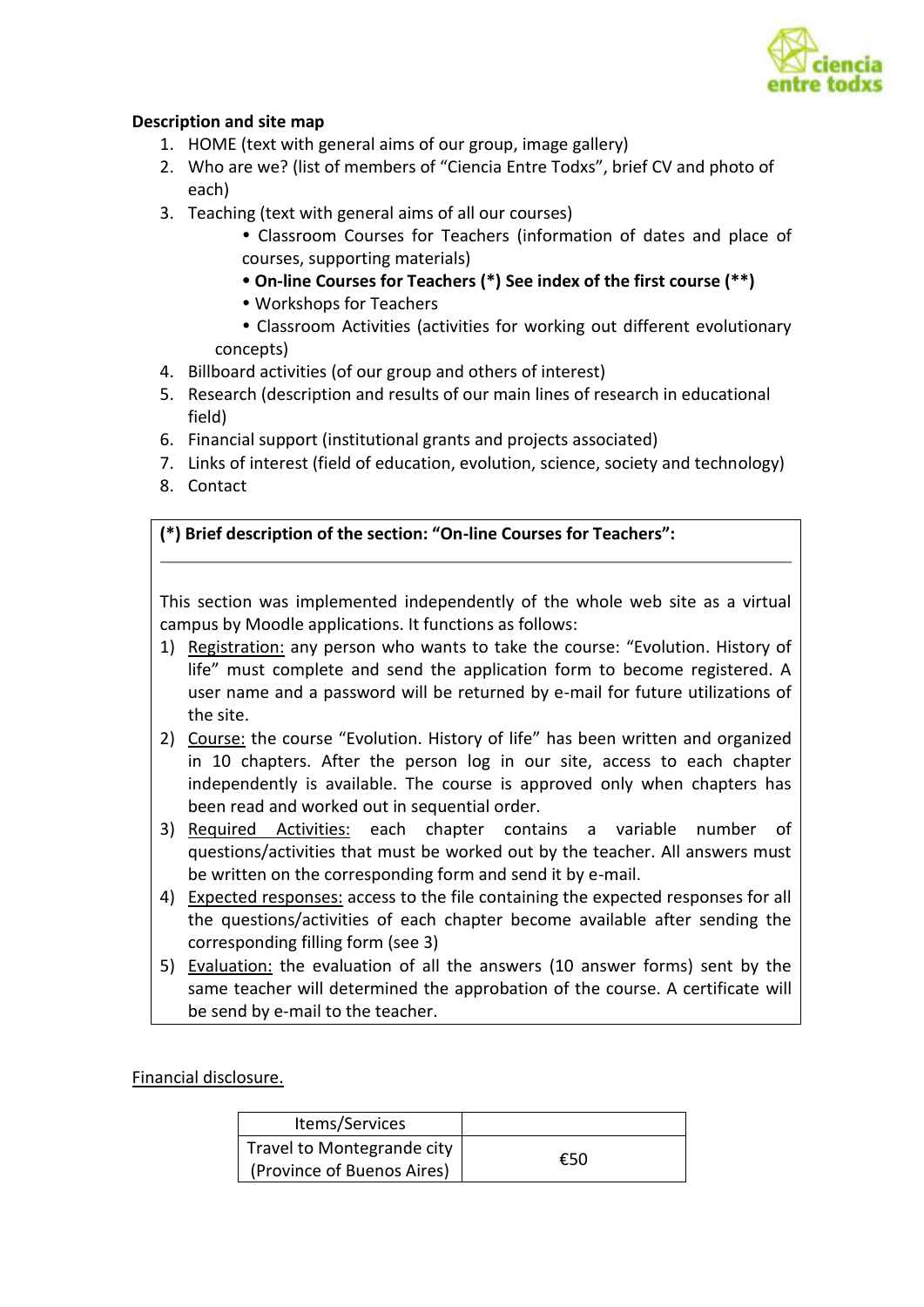

| Travel and stay to Rosario<br>and Casilda (Province of | €200  |
|--------------------------------------------------------|-------|
| Santa Fé)                                              |       |
| Travel to Ramallo city                                 |       |
| (Province de Buenos                                    | €50   |
| Aires):                                                |       |
| Web site developer fees                                | €1000 |
| Web site hosting fees                                  | €400  |
| Web site graphic designer                              | €60   |
| fees                                                   |       |
| <b>Total</b>                                           | £1760 |

As pointed earlier, for the next year our intention is to continue with the development and implementation of the whole web site (**<http://cienciatodxs.gnomio.com/>**). Also, we already have established contacts to bring workshops to cities we haven't visited in this year. To accomplish these activities within next year we formally request for an extension of the ESEB outreach found.

# \*\* **Index**

"Evolution: History of life"

## **Chapter 0: On course**

About this course *Introdution Pointing out the course objectives Taking this course. Characteristics of distance learning courses* Some final considerations

# **Chapter 1: INTRODUCCIÓN**

A connecting thread Multiplicity of approaches Units of study The *whys* of biology Historical narratives Nothing in biology makes sense if it is not ...

## **Chapter 2: THE FOOTSTEPS OF EVOLUTION**

Brief history of the study of diversity Can fossils tell us their story? Slowly the veil was lift The first theory *The errors and the merits of Lamarck*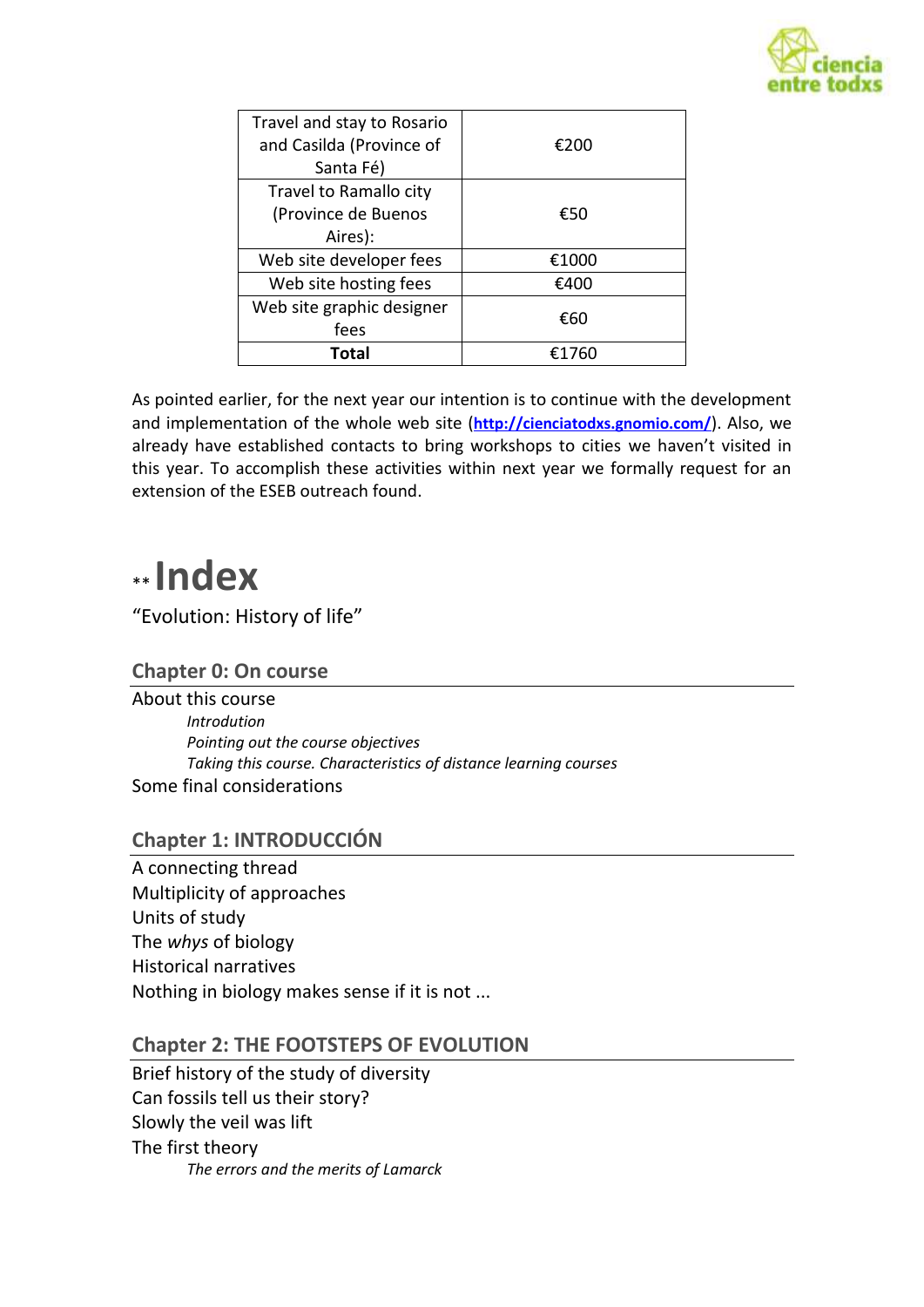

The other side of the story Two trips that changed the course of thought *Before and after the Beagle Findings and questions on theBeagle* The tree of life Darwin muses The other Darwin The heart of the theory: natural selection **Controversies** Inherit the wind Render unto Caesar what is Caesar's

#### **Chapter 3: THE EVIDENCIES OF THE EVOLUTIONARY PROCESS**

So, what is evolution? Evolution as fact and as theory How does evolutionary theory valid? Fossils reveal their secret

#### **Chapter 4: GENETIC VARIABILITY**

The difficulties of the theory What Darwin responded and what happened after What Darwin could not solve The achievements that have helped to clarify the problem *The distinction between soma and germ cells Particulate inheritance The mutationist theory The chromosome theory of inheritance Population genetics* The years of The Synthesis *Population as the evolutionary unit Population attributes* Variability *Genetic novelties* Genetic mutations The impact of genetic mutations in the evolutionary process The advantages of heterogeneity How to measure the variability Chromosomal mutations The evolutionary significance of chromosomal mutations Sex, what for?

Unique and unrepeatable

#### **Chapter 5: THE PROCESSES OF EVOLUTIONARY CHANGE**

The Hardy-Weinberg principle

Alelic and genotypic frequencies: What are they and how to calculate them?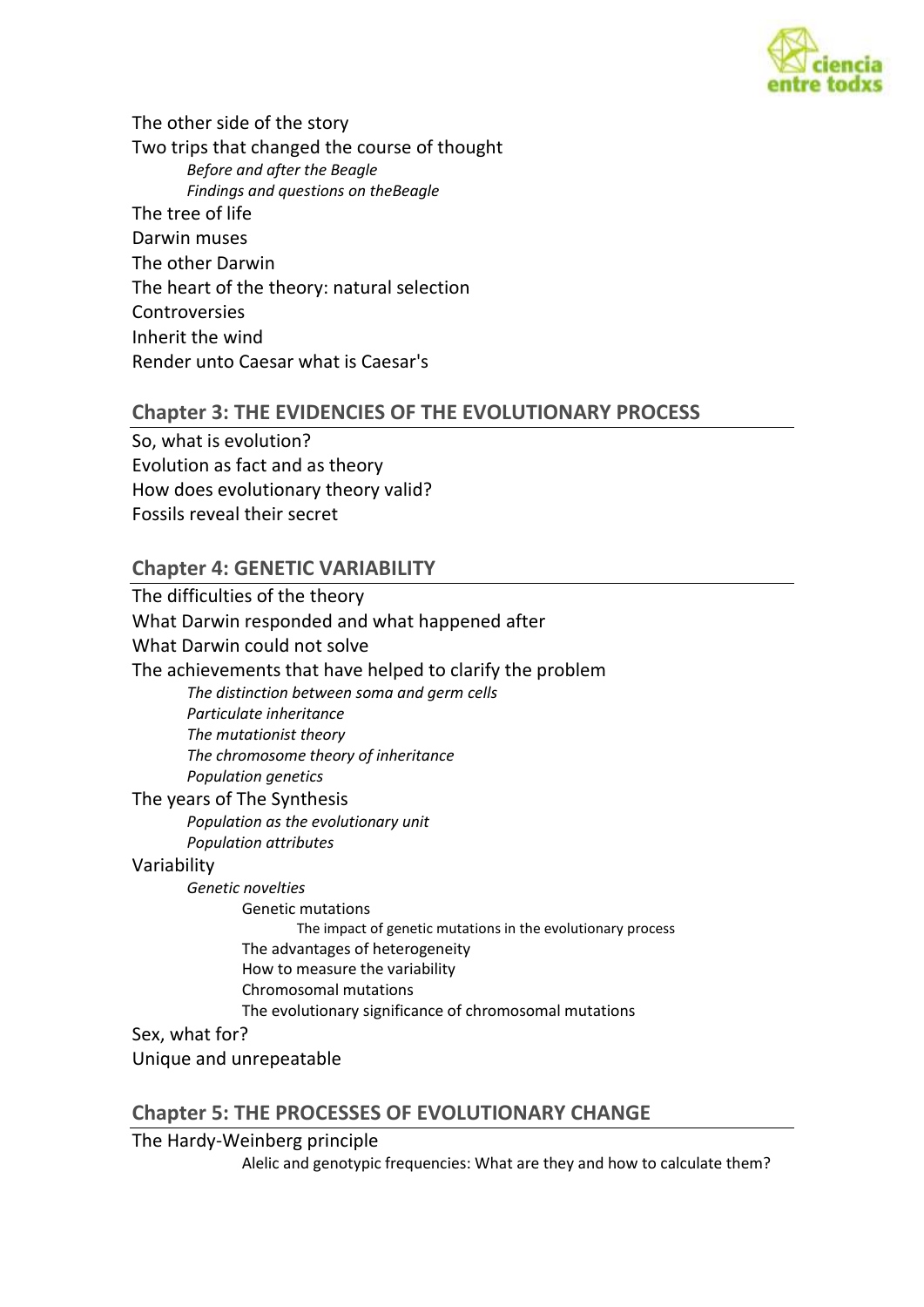

Again, the mutation Migration Genetic drift *Founder effect Bottleneck* Natural selection *The measurement of selection The consequences of natural selection* Tactic and strategy of natural selection Natural selection: the same process in different ways *Stabilizing selection Directional selection Diversifying or disruptive selection Frequency-dependent selection Sexual Selection* Polymorphisms are everywhere

## **Chapter 6: ESPECIES AND ESPECIATION MECHANISMS**

The species are systems of variability Is it possible to recognize the limits of species? The boundaries of the biological species concept The mechanisms of reproductive isolation *MARs: What are they and how they work?* Prezygotic mechanisms (pre-mating) Postzygotic mechanisms (post-mating) The origin of new species *Case 1: reproductive isolation as a result of the divergence Case 2: reproductive isolation as a cause of speciation* Models of speciation *Speciation by adaptive divergence* The divergence in different spaces Instant or quantum speciation The genetic correlation of speciation

## **Chapter 7: MACROEVOLUTION. CHANGES ON LARGE SCALE**

The punctuated equilibrium model *Intermediate forms that were not found* Types of changes in evolutionary life *Mass Extinctions Adaptive radiations The Cambrian explosion* Different patterns of organisms' diversity The history doesn't go back Major transitions in life history

## **Chapter 8: THE TREE OF LIFE**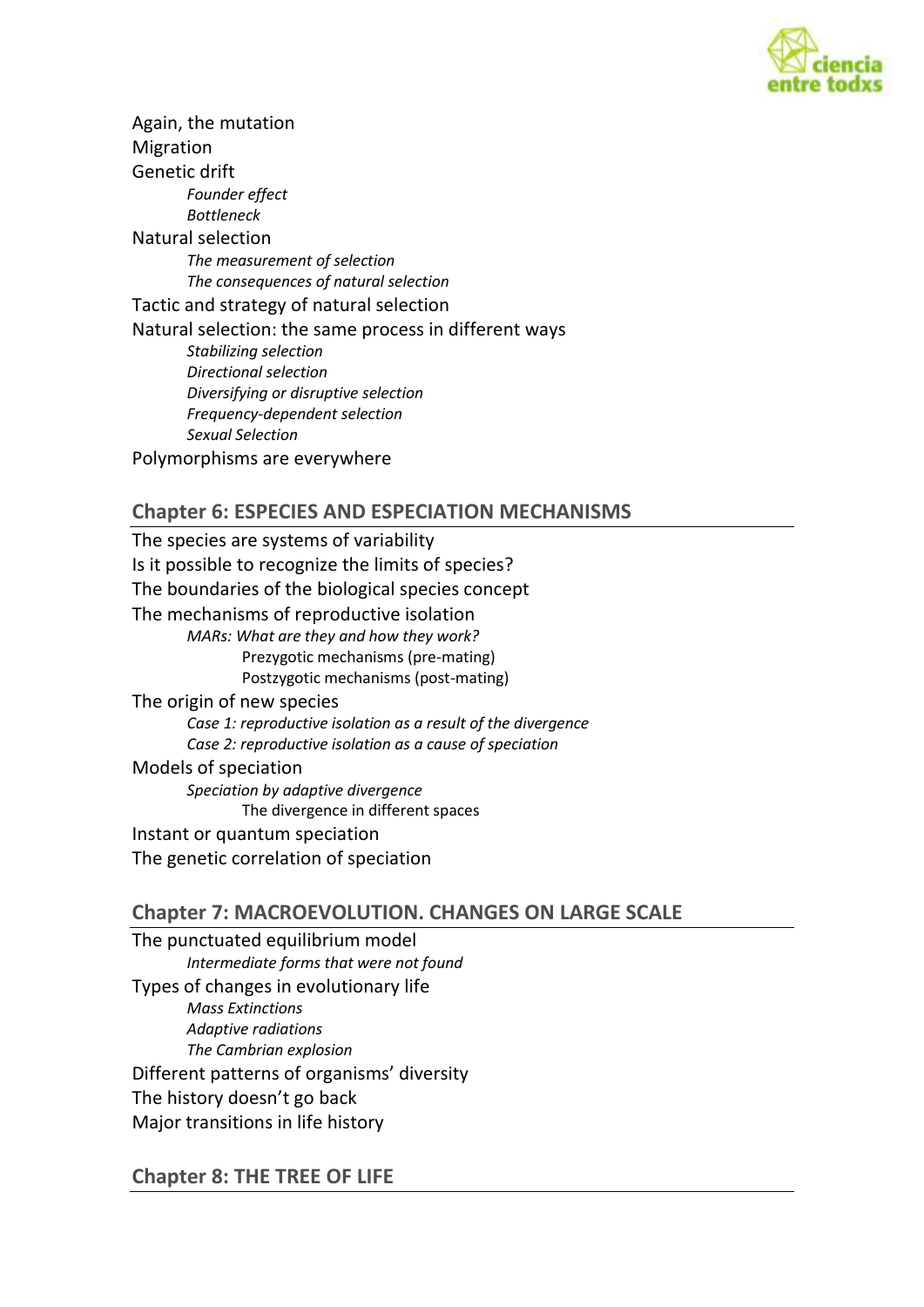

All roads lead to. .. Classifications and classifications The two strands of classification The Linnaean system From Darwin The cladistic school Other systematic schools Obtaining cladograms Kingdoms and domains The history of life on the spatial dimension The current systematic

#### **Chapter 9: CURRENT DEBATES WITHIN EVOLUTIONARY THEORY**

Some upheaval to the Synthesis Neutral theory and the timing of evolution The "adaptationist' program critique" The limits of evolutionary change *Intrinsic factors: history, development, structure Extrinsic factors: pursuing the environment* The circular argument Alternative interpretations Aptation, adaptation, exaptation More critics: gradualism *vs.* punctuated equilibria The evolution of evolution **Chapter 10: HUMAN EVOLUTION** Man's Place in Nature Angels or Beasts? *The Man as an angel The The man as a beast* How do we study ourselves? Following the tracks of our ancestors Family Panorama Tracing history *The tree of primates Our closest living relatives* The fossil evidence *Australopithecines The genus* Homo Are we the only ones capable of making tools? *Homo erectus* Relations between *Homo Our Neanderthal cousins* Processes and patterns of human evolution Trees do not have links Biological species and cultural change